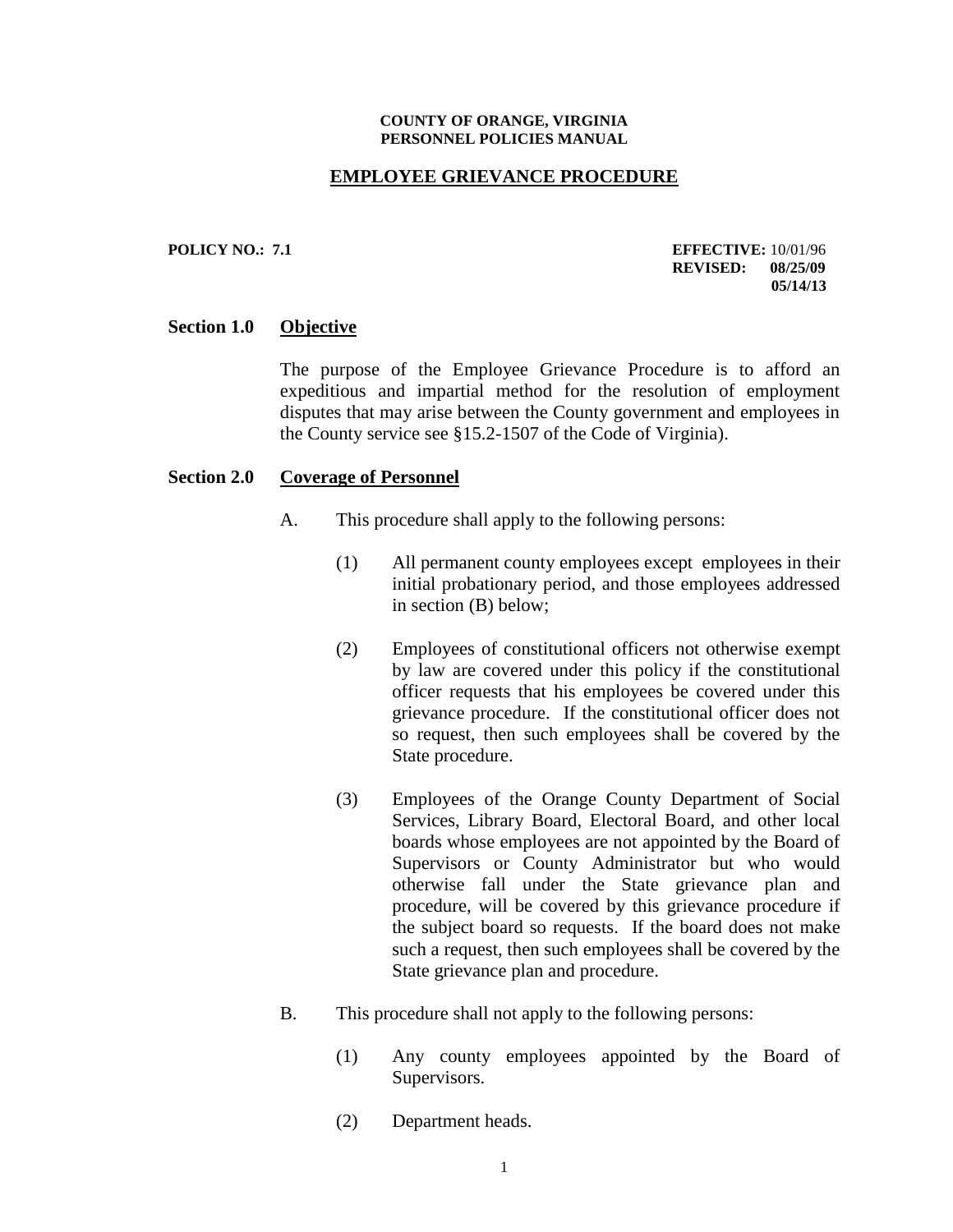- (3) Executive assistants to the county administrator.
- (4) Members of boards and commissions.
- (5) Employees whose terms of employment are limited by law.
- (6) Seasonal, temporary, and limited term employees.
- (7) The County Administrator shall determine the officers and employees by position, excluded from this Procedure, and shall maintain in the Human Resources Department a list of such excluded positions.

# **Section 3.0 Definition of a Grievance**

A grievance is a complaint or dispute related to a covered employee's employment which involves but is not necessarily limited to:

- A. Allegations of adverse action, which is defined as an action or consequence to which a person in the County service may be subjected for disciplinary purposes, including the following:
	- (1) Termination of employment;
	- (2) Suspension without pay;
	- (3) Administrative leave without pay;
	- (4) Involuntary demotion, except as permitted in Section 4.0 F. below;
	- (5) A written reprimand;
	- (6) Disciplinary transfer.

"Adverse Action" does not include any termination, lay-off or suspension of employment because of reduction in workforce, job abolition or expiration of a term of contractual employment; nor shall "adverse action" be deemed to include employee counseling concerning job performance or employee behavior that does not include one of the actions listed above.

B. Disputes or complaints concerning the application of the Personnel Policies of Orange County ("Personnel Policies"), or rules, regulations, and policies and procedures adopted thereunder, including the application of policies involving matters referred to in Section 4.0 C. below. However, neither the content nor the consistent, non-discriminatory interpretation of the Personnel Policies, or rules, regulations, policies and procedures adopted thereunder shall be subject to employee grievance under this Procedure;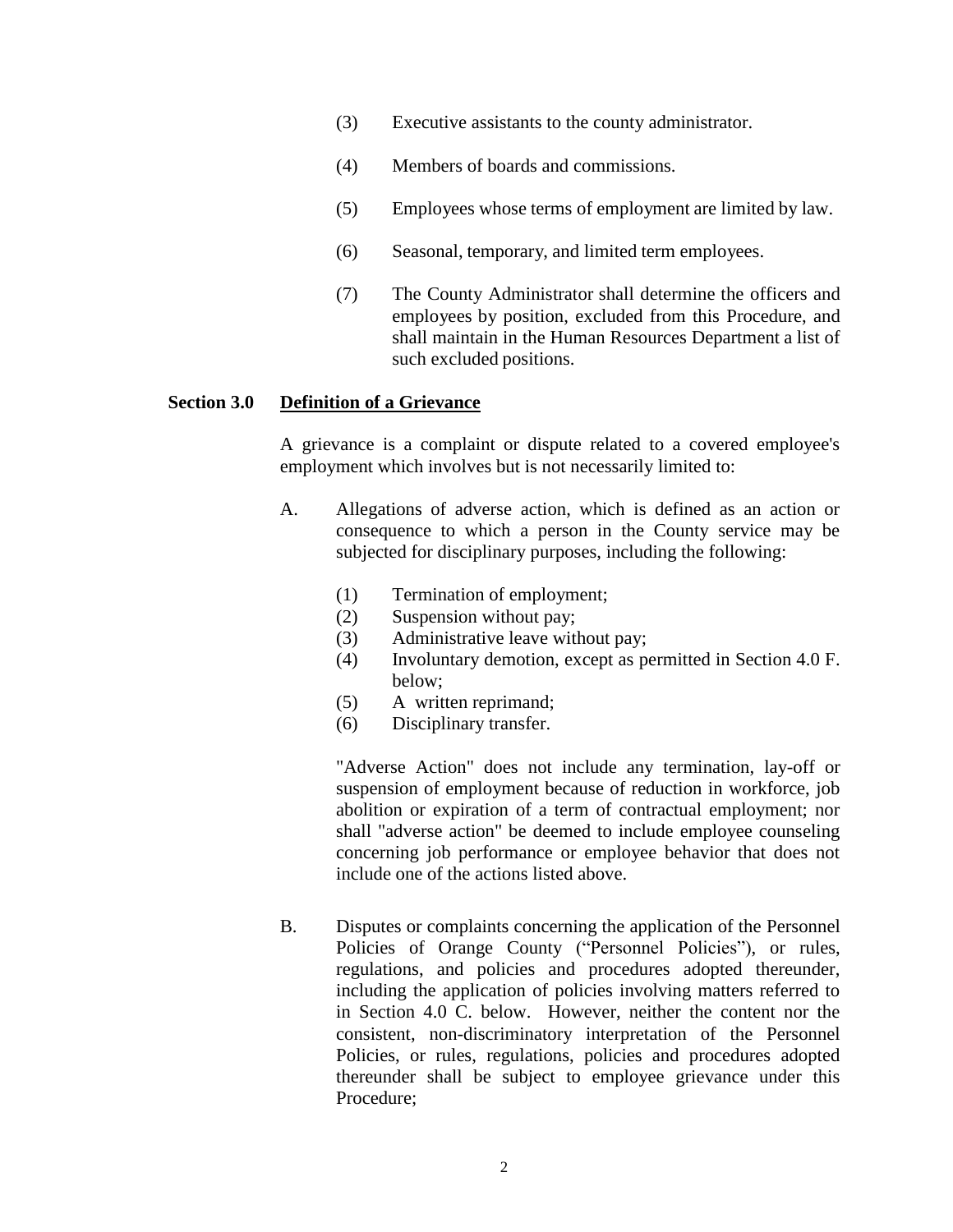- C. Acts of retaliation as the result of utilization of the grievance procedure, participation in the grievance of another County employee or retaliation for assisting another employee in making or demonstrating a complaint of discrimination or harassment under Section E. below;
- D. Harassment of an employee by his supervisor;
- E. Discrimination or harassment on the basis of race, national origin, color, creed, sex, disability, age, or political activity or affiliation, or retaliation for making a complaint of such discrimination or harassment;
- F. Notwithstanding the provisions of Section 4.0 below, terminations resulting from formal discipline or unsatisfactory job performance;
- G. Acts of retaliation because the employee has complied with any law of the United States or of the Commonwealth, or any ordinance of Orange County; has reported any violation of such law to a governmental authority; or has sought any change in law before the Congress of the United States, the General Assembly, or the Board of Supervisors.

## **Section 4.0 Management Responsibilities**

Management reserves the exclusive right to manage the affairs and operations of the County government. Accordingly, the following complaints are not grievable:

- A. Establishment and revision of wages or salaries including performance evaluations, and concomitant pay raises, position classifications or general benefits;
- B. Work activity accepted by the employee as a condition of employment or work activity which may reasonably be expected to be a part of the job content;
- C. The contents and/or consistent, non-discriminatory interpretation of ordinances, statutes or established personnel policies, procedures, rules and regulations;
- D. Failure to promote, except where an employee can show established promotional policies or procedures were not followed or fairly applied;
- E. The methods, means and personnel by which work activities are to be carried on;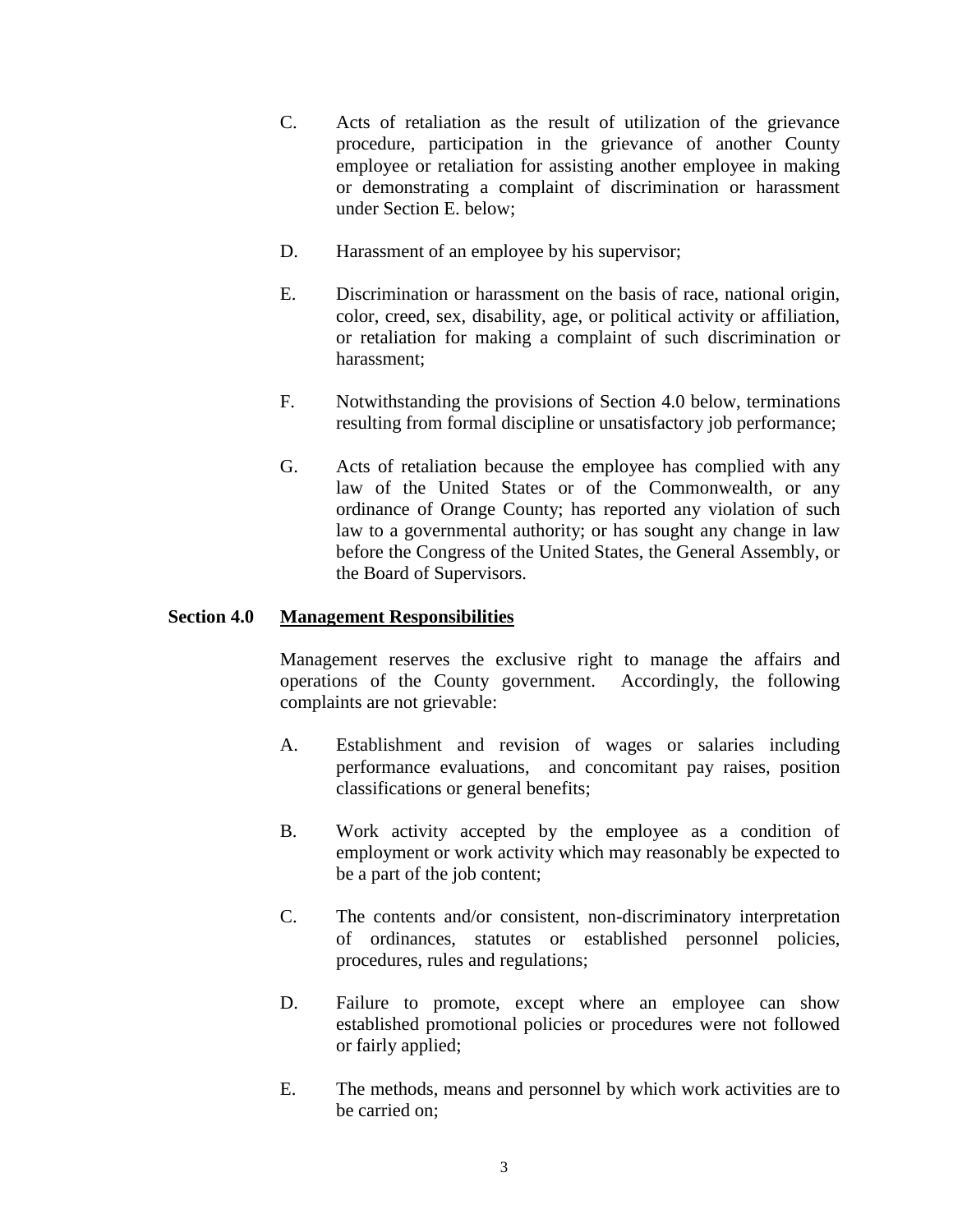F. Termination, layoff, demotion or suspension from duties because of lack of work, reduction in work force, or job abolition except where any of the foregoing actions affect an employee who has been reinstated within the previous six  $(6)^1$  months as the result of the final termination of a grievance;

> In any grievance brought under this exception, the action shall be upheld upon a showing by the agency that: (1) there was a valid business reason for the action, and (2) the employee was notified of such reason in writing prior to the effective date of the action;

- G. The hiring, promotion, non-disciplinary transfer, assignment, and retention of employees within the County service; and
- H. The relief of employees from duties in emergencies.

# **Section 5.0 Standing to Pursue a Grievance**

A grievant must be personally and directly affected by an occurrence or condition before he shall be permitted to pursue a grievance. Thus, for example, no employee may grieve another employee's job performance unless such job performance directly and adversely affects the grievant's own employment. Disputes as to an employee's standing to file a grievance shall be determined as shall any other dispute as to grievability.

# **Section 6.0 Grievability**

 $\overline{a}$ 

A. Decisions regarding whether or not a matter is grievable under this procedure, including the question of access to the procedure, shall be made by the County Administrator or his designee pursuant to procedures set forth below using Grievance Form C. Decisions as to grievability shall be made at the request of the grievant or his supervisor within 10 days of such request. A copy of the ruling shall be sent to the grievant, to the grievant's supervisor, and to the County Administrator.

Decisions by the County Administrator that an issue is not grievable may be appealed by the grievant to the Circuit Court for Orange County ("Circuit Court") as provided in §§15.2-1507 and 2.2-3006(B) VA Code Ann. Pursuant to those sections, proceedings for the review of the decision of the County Administrator shall be instituted by filing a notice of appeal with the County Administrator within ten (10) days after the date of his decision as to grievability, and by giving a copy of such notice to all other parties to the grievance. Within ten (10) days after receiving notice of appeal, the County Administrator shall transmit

 $1$  Unless otherwise specifically noted, months and days are measured as calendar days.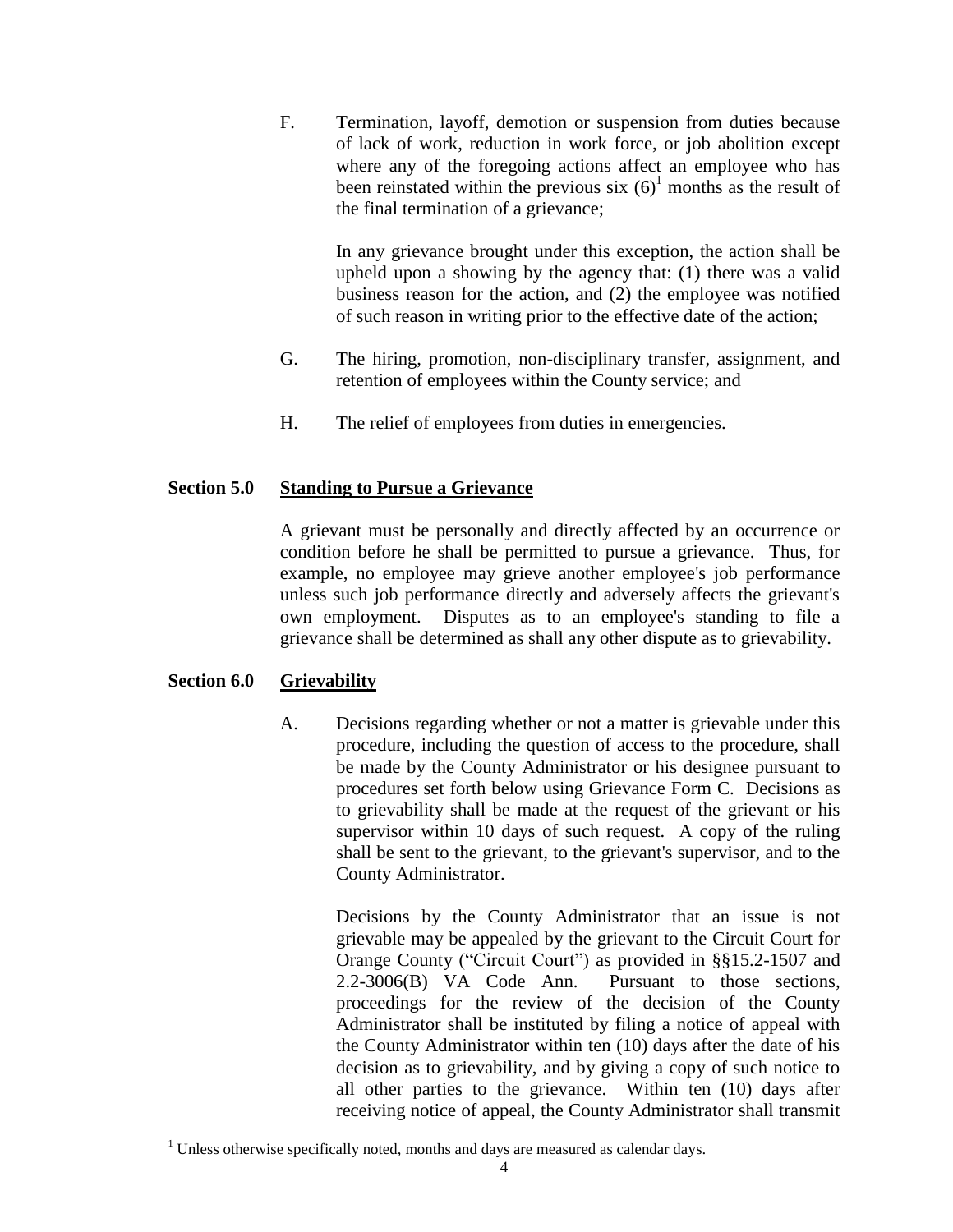to the Clerk of the Circuit Court a copy of his decision, a copy of the notice of appeal, and any exhibits which may have been provided in connection with the resolution of the issue of grievability. A list of the evidence furnished to the Court shall also be furnished to the grievant. The failure of the County Administrator to transmit the record within the time allowed shall not prejudice the rights of the grievant. The Circuit Court, on motion of the grievant, may issue a Writ of Certiorari requiring the County Administrator to transmit the record on or before a certain date as provided in §2.2-1306(B) VA Code Ann.

Within 30 days of receipt by the Clerk of Court of the records in the matter, the Court, sitting without a jury, shall hear the appeal on the record, and such additional evidence as may be necessary to resolve any controversy as to the correctness of the record. The Court may receive such other evidence as the ends of justice may require. The Court will review any finding of law made by the County Administrator for error, and will review the findings of fact made by the County Administrator for abuse of discretion. Using these standards of review, the Court may affirm, reverse, or modify the decision of the County Administrator. The Court's decision shall be rendered no later than the 15th day from the date of conclusion of the hearing. The decision of the Court is final and is not appealable. All matters from the institution of a request that the County Administrator determine the issue of grievability, through the notation of appeal of an adverse decision by the County Administrator, shall be recorded on forms provided for those purposes by the Human Resources Office;

- B. The issue of grievability may be raised at any step of the grievance procedure prior to the fourth step hearing provided in Section 9.3, but once raised, the issue must be resolved before further processing of the grievance. In any event, the issue of grievability must be resolved prior to the fourth step hearing or it shall be deemed to have been waived by all parties. A request that grievability be determined shall suspend the time limits under this procedure. Time limits shall begin to run again the day after the decision that a matter is or is not grievable is made by the County Administrator or the Circuit Court;
- C. The classification of a complaint as non-grievable by either the County Administrator or the Circuit Court shall not be construed to restrict any employee's rights to seek, or management's right to provide, customary administrative review of complaints outside of the scope of the grievance procedure.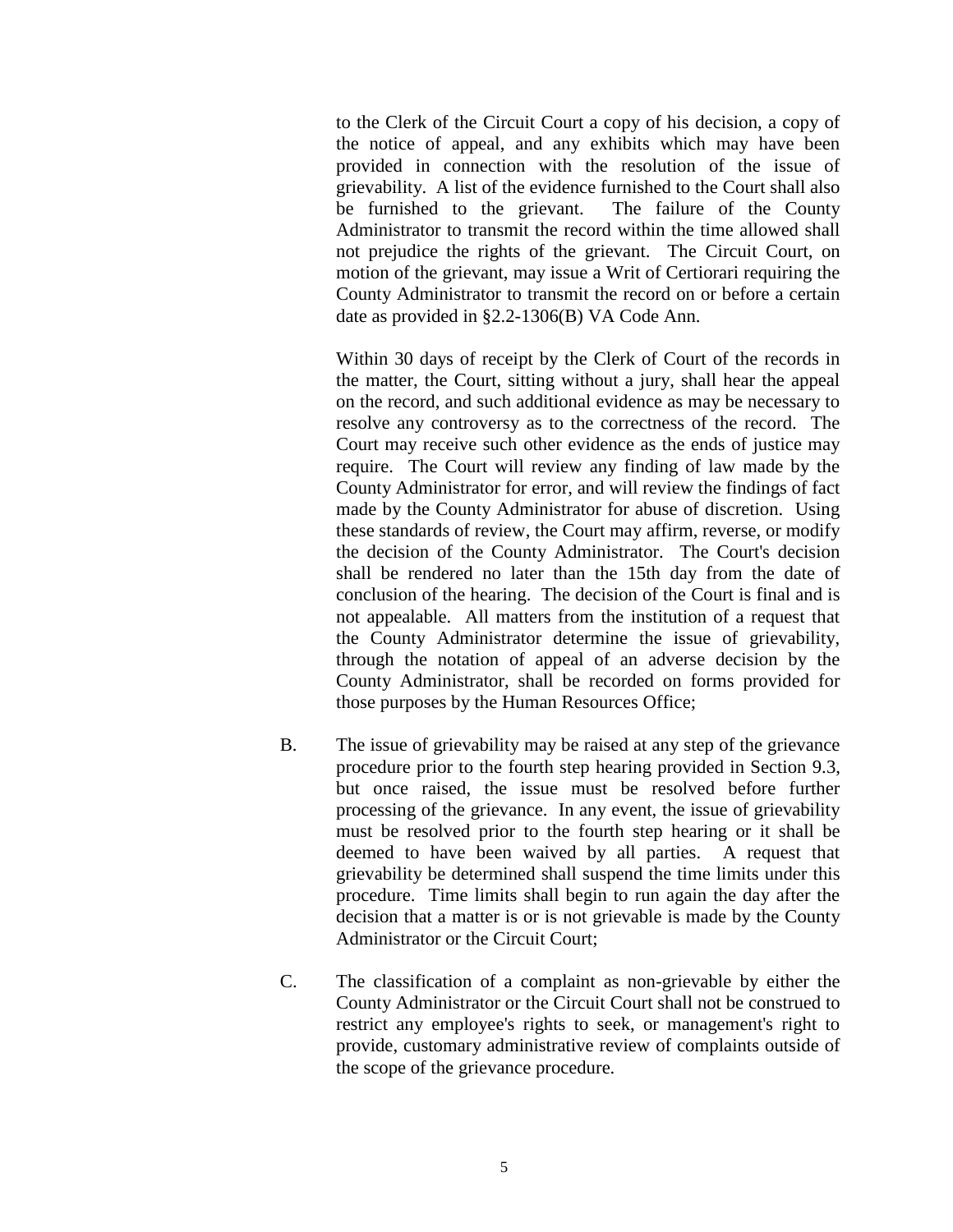## **Section 7.0 Policy Generally**

- A. All stages of the grievance procedure beyond the first step provided in Section 9.0 shall be reduced to writing on forms supplied by the Human Resources Office. At any step beyond the second step both the grievant and his supervisor or the County Administrator may call upon appropriate witnesses and be represented by legal counsel or other persons, as may be provided in this procedure;
- B. Once an employee reduces his grievance to writing he must specify on the appropriate form the specific relief he expects to obtain through the use of this procedure. This requirement shall be deemed a substantive matter, and a failure to specify the relief expected shall be sufficient cause to terminate the right to further appeal. No notification required by Subsection D. below is necessary prior to termination of the appeal for this reason. When the employee decides to reduce his grievance to writing, he shall obtain the necessary forms from the Human Resources Office. A copy of the written grievance shall be given to the Human Resources Office. That office shall thereupon open a file on the grievance, assign it a number, and shall assist the grievant, the grievant's supervisor, and the County Administrator, in insuring that all papers are transmitted throughout this process in timely fashion;
- C. Failure of the grievant to comply with the time limitations in Section 9.0 to orally identify a grievance within 20 days after the occurrence or condition giving rise to the grievance or to file a grievance forecloses the employee from filing any grievance under this Procedure thereafter. Failure to appeal a determination regarding the grievance at any subsequent state within the time periods required by Section 9.0 will result in termination of the appeal. No notification required by Section D. below is necessary prior to termination of the appeal for any reason pursuant to this section;
- D. After the initial filing of the grievance, failure of either party to comply with a procedural requirement of the grievance procedure without just cause will result in a decision in favor of the other party on any grievable issue, provided the party not in compliance fails to correct the noncompliance within five (5) days of receipt of written notification by the other party of the compliance violation. Such written notification by the grievant shall be made to the County Administrator. Failure of either party without just cause to comply with all substantial procedural requirements at the Panel hearing shall result in a decision in favor of the other party. Decisions as to whether any employee or management has in fact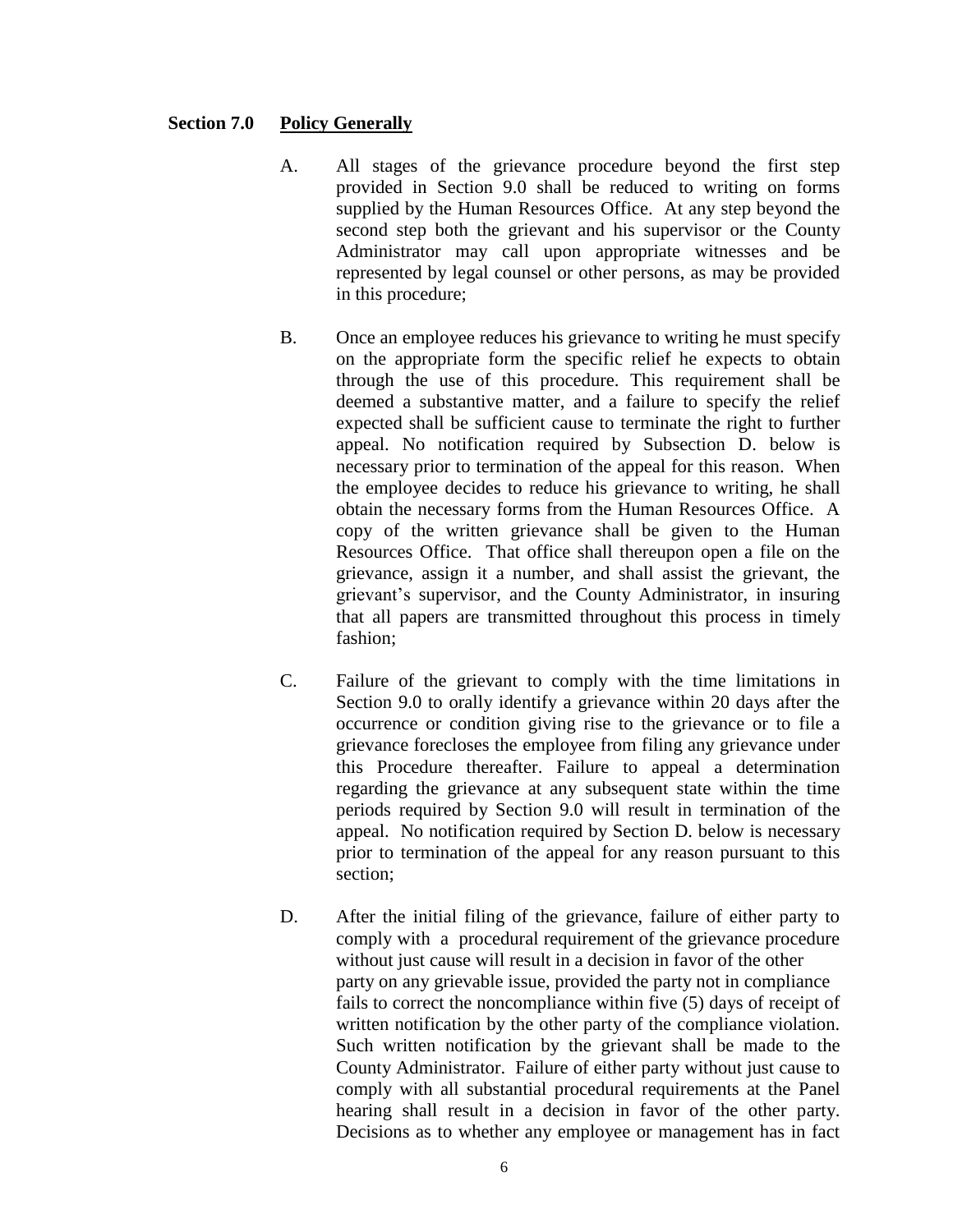failed to so comply shall be made by the County Administrator upon the request of the grievant's supervisor or the grievant that such determination be made. The County Administrator, at his option, may require a clear written explanation of the basis for just cause extensions or exceptions. Compliance determinations shall be subject to judicial review by filing a petition with the Circuit Court within 30 days of the compliance determination.

### **Section 8.0 Consolidation of Grievances**

In the event that more than one grievance is filed arising from the same transaction or occurrences, the County Administrator may, at any time prior to fourth step hearing, consolidate those grievances for joint processing. If the grievances are consolidated, all time limits set forth in this procedure shall thereafter be calculated from the date of the last filed grievance. Once consolidated, the grievances shall all be processed as a single matter.

### **Section 9.0 First Step**: **Immediate Supervisor Level**

No later than 20 calendar days after the occurrence or condition giving rise to the grievance, the employee affected shall identify the grievance orally to his immediate supervisor. Within five (5) days of such presentation, the immediate supervisor shall give his response to the employee with respect to the particular grievance, or shall advise the employee that additional time is needed to render a decision. In the event additional time is needed, the immediate supervisor must render the decision within three (3) days after notice of the need for additional time is given.

The failure of an employee to identify the grievance within the time specified above shall constitute a forfeiture and a waiver of any rights to proceed under this Procedure;

#### **Section 9.1 Second Step**: **County Administrator Level**

If a satisfactory resolution is not reached by the First Step process, and the employee wishes to advance to Stage Two of this Procedure, the employee shall reduce his grievance to writing, identifying specifically, and in detail, the nature of the grievance and the expected remedy, on a form provided for that purpose by the Human Resources Office. It shall be the duty of the employee to obtain the necessary form from Human Resources.

A grievant shall be entitled, should he prevail in his grievance, to no more than the relief specifically requested. Such written grievance shall be presented to the County Administrator within five (5) calendar days of the supervisor's verbal reply to the First Step oral grievance.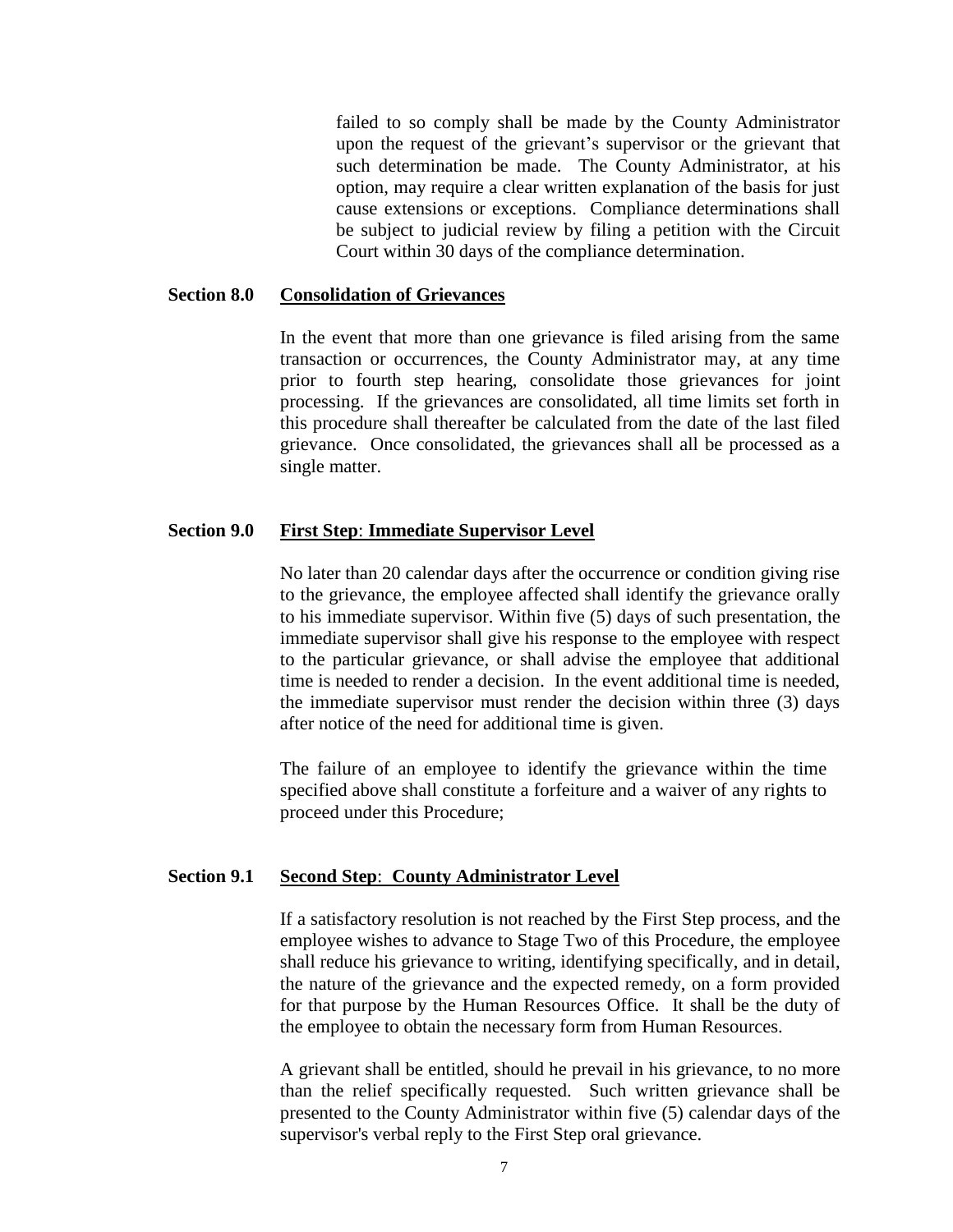If the grievant's immediate supervisor is the County Administrator, he shall pass by Step Two of this Procedure and proceed immediately to Step Three.

The County Administrator will then meet with the employee within seven (7) calendar days of receiving the submission or indicate that an extension is necessary. The extension shall not exceed three (3) additional calendar days except by mutual agreement. The employee may have witnesses present at the Second Step meeting but no legal counsel or other representative. The County Administrator may also have witnesses present. The County Administrator shall render a written response to the grievance within 10 days following the Second Step meeting. The Human Resources Office shall insure that a verbatim record (in writing or on recording tape) of such meeting is made and retained in his custody for not less than 12 months. The grievant shall be entitled to a copy of said record upon payment of a reasonable fee therefor. The County Administrator may designate that the grievance be heard by the Assistant County Administrator.

### **Section 9.2 Third Step: Board of Supervisors Chairman Level**

If a satisfactory resolution of the grievance has not been reached at the termination of the Second Step, the employee may so indicate on a grievance form provided by the Human Resources Office and submit the grievance to the Human Resources Office. It shall be the duty of the employee to obtain the necessary form from Human Resources.

Submission to the Human Resources Office must occur within five (5) calendar days following receipt of the second step reply. The Chairman of the Board of Supervisors or his designee on the Board ("Board Chairman") will then meet with the employee within seven (7) calendar days of receiving the submission or indicate that an extension is necessary. The extension shall not exceed three (3) additional calendar days except by mutual agreement.

The employee may have legal counsel or other representative and witnesses present at the Third Step meeting, but must bear his own costs for any counsel or assistance in presentation of his case. The County Administrator (or his designee) may also have witnesses present. If the grievant is represented by legal counsel, the supervisor and/or County Administrator likewise have the option of being represented by counsel.

The Board Chairman shall render a written response to the grievance within 10 days following the Third Step meeting. The Human Resources Office shall insure that a verbatim record (in writing or on recording tape) of such meeting is made and retained in his custody for not less than 12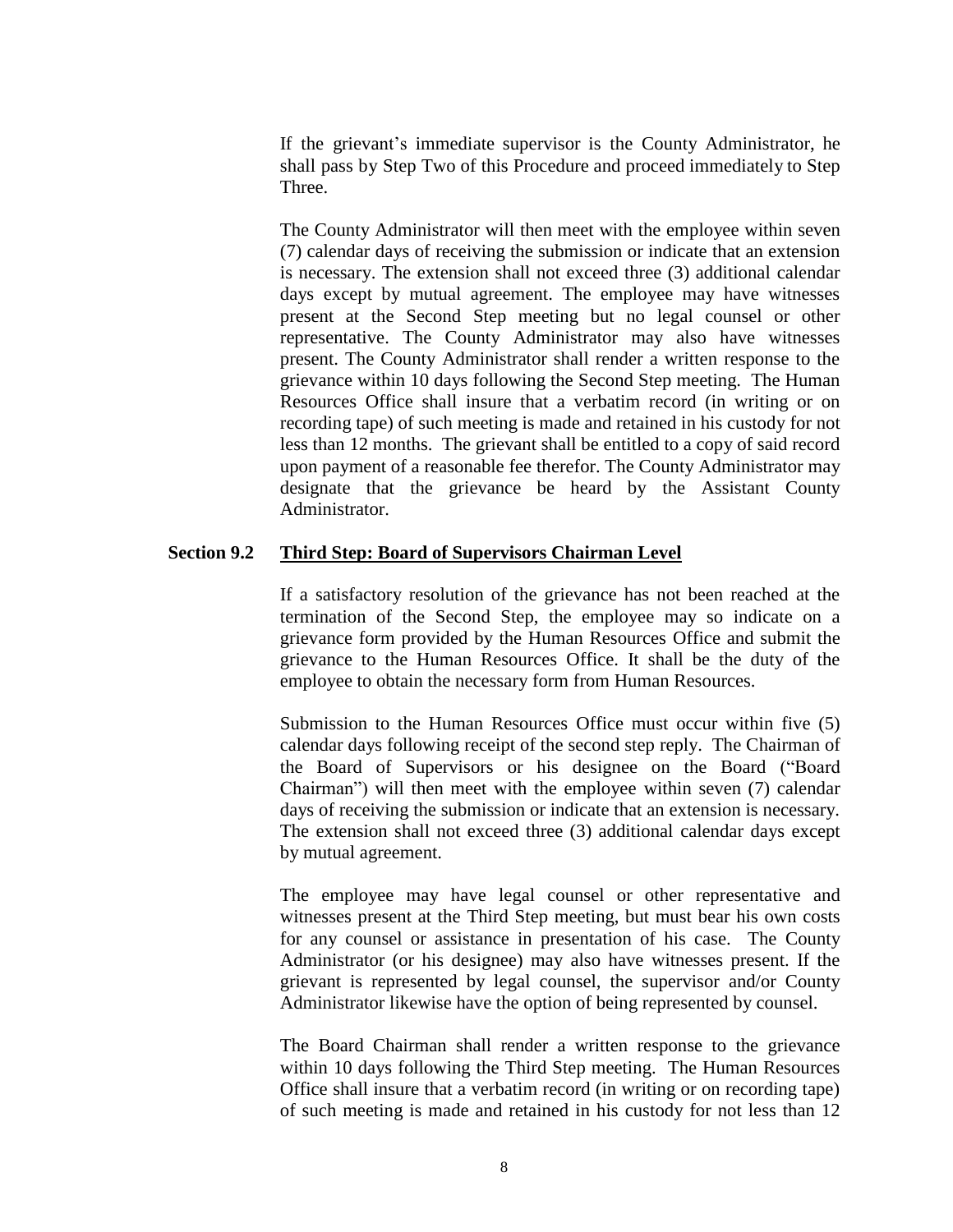months. The grievant shall be entitled to a copy of said record upon payment of a reasonable fee therefor.

## **Section 9.3 Fourth Step: Administrative Hearing Officer**

1. If a satisfactory resolution to the grievance is not reached at the Third Step, the grievant may submit the grievance to an Administrative Hearing Officer. The Administrative Hearing Officer shall be appointed by the Executive Secretary of the Virginia Supreme Court. The appointment shall be made from the list of administrative Hearing Officers maintained by the Executive Secretary of the Virginia Supreme Court pursuant to Title 2.2, Chapter 40, § 2.2-4024 of the Code of Virginia, and shall be made from the appropriate geographical region on a rotating basis.

Administrative Hearing Officers must meet stringent guidelines found in Title 2.2, Chapter 40, § 2.2-4024 of the Code of Virginia, otherwise known as the Administrative Process Act. The County is responsible for electing to use an Administrative Hearing Officer and payment of any expenses for an Administrative Hearing Officer.

- 2. The request for a hearing before a Hearing Officer shall be indicated by the grievant on a form provided for that purpose by the Human Resources Office, and submitted to the Human Resources Office within five (5) calendar days of receipt of the Third Step response. It shall be the duty of the employee to obtain the necessary form from Human Resources.
- 3. The Human Resources Office shall schedule the hearing as soon as possible. In the event that the Human Resources Director is a party to the grievance, the request form shall be submitted to the County Administrator, and the County Administrator or his designee shall make the necessary arrangements.
- 4. The employee may have legal counsel or other representative and witnesses present at the Panel hearing, but must bear his own costs for any counsel or assistance in presentation of his case. The County Administrator or his designee may also have witnesses present. The County Attorney will represent the County Administrator.

## **Section 9.4 Timeframes**

1. The hearing must be held within 30 calendar days of the appointment of the Administrative Hearing Officer. The Administrative Hearing Officer may grant a postponement or extend the 30-day period for just cause.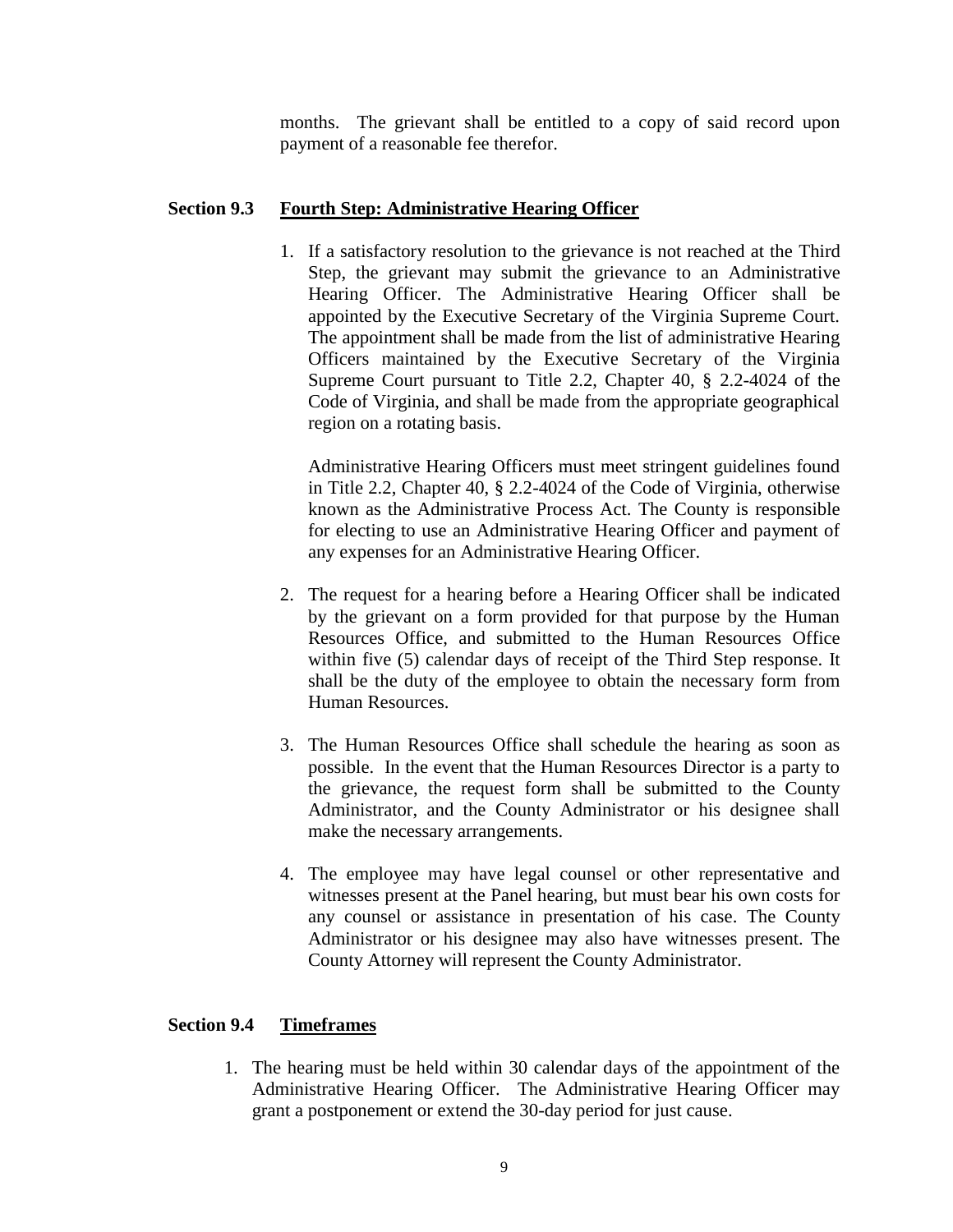- 2. At least ten days prior to the hearing, the County Administrator, or his designee, shall provide the Administrative Hearing Officer with copies of the grievance record, and shall provide the grievant and his attorney with a list of the documents furnished to the Administrative Hearing Officer.
- 3. At least ten days prior to the scheduled hearing, the grievant and his attorney shall be allowed access to and copies of all relevant files intended to be used in the grievance proceeding.
- 4. At least ten days prior to the hearing, the grievant or his attorney shall provide the County and the Administrative Hearing Officer with the documents, exhibits, and lists of witnesses he intends to use at the hearing.
- 5. At the hearing, the County shall provide the grievant or his attorney with the documents, exhibits, and lists of witnesses it intends to use at the hearing.

# **Section 9.5 The Hearing**

- 1. It is the responsibility of the Administrative Hearing Officer to notify the parties, either in writing or at a pre-hearing conference, of the date, time, and place of the hearing. The hearing must be held in the County. The County must arrange a place for the hearing unless the Administrative Hearing Officer chooses to make the arrangements.
- 2. A hearing is to last no more than one day, unless the Administrative Hearing Officer determines that the time is insufficient for a full and fair presentation of the evidence by both sides.
- 3. The parties must appear at the hearing or request a postponement. The Administrative Hearing Officer has the discretion to grant or deny a request for a postponement. However, the hearing may go beyond the 30-day time limit only upon a showing of just cause. At the Administrative Hearing Officer's discretion, a hearing may proceed in the absence of one of the parties; a hearing so conducted will be decided on the grievance record and the evidence presented at the hearing.
- 4. Where a Step 4 hearing is recorded, the County is responsible for providing proper recording equipment, unless the Administrative Hearing Officer plans to provide it. The Administrative Hearing Officer is responsible for recording the hearing and preserving the recorded tapes as part of the grievance record. Either party may receive a copy of the recording, if requested, for the cost of reproduction. A court reporter is not required. If a party requests a court reporter, that party is responsible for the costs. Either party desiring a transcript should contact the court reporter directly.
- 5. The following rules shall apply to this step of the grievance process.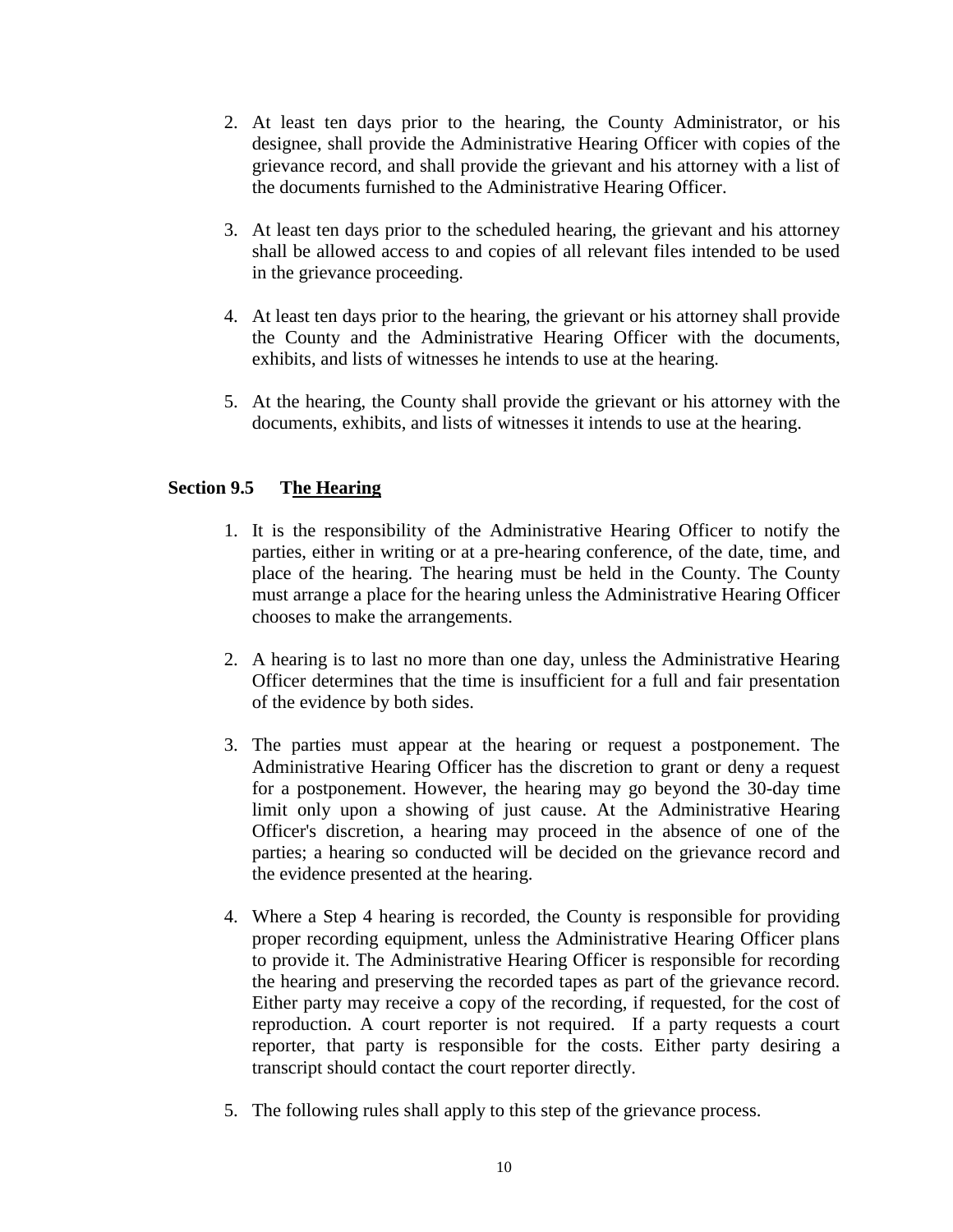- A. Both the grievant and the County may be represented by legal counsel or other representative at the Administrative Hearing Officer hearing. Such representatives may examine, cross-examine, question, and present evidence on behalf of the grievant or the County before the Administrative Hearing Officer without being in violation of the provisions of Virginia Code § 54.1-3904.
- B. In addition to the legal representative referred to in 1 above, the County shall be allowed to have at least one management representative, of the County's choosing, and a representative from the Human Resources Department present during the entire hearing.
- C. The Administrative Hearing Officer shall have the discretion to limit the attendance at the hearing of persons not having a direct interest in the hearing. However, a hearing disabled employee shall be allowed to have an interpreter present during any and all procedural steps.
- D. Hearings are not intended to be conducted like proceedings in court and the rules of evidence do not necessarily apply.
- E. That Hearing Officer has the authority to determine the admissibility of evidence without regard to the burden of proof, or the order of presentation of evidence, so long as a full and equal opportunity is afforded to all parties for the presentation of their evidence;
- F. Both the grievant and the County may call appropriate witnesses. All witnesses, including the grievant, shall be subject to examination and cross-examination. Witnesses shall be present only while actually giving testimony, except for the management and Human Resources representatives, who may remain throughout the hearing.
- G. Opening and closing statements may be made by each party.
- H. All evidence shall be presented in the presence of the parties, except by mutual consent of the parties.
- I. County employees who are necessary participants at grievance hearings shall not lose pay for time necessarily lost from their jobs and will not be charged leave because of their attendance at such hearings.
- J. The grievant shall not be entitled to recover more than that which he has lost.
- K. Where a grievant has obtained partial relief at one level of this grievance procedure but decides to appeal to the next higher level, the filing of a request form to the next higher level shall constitute rejection of, and relinquishment of any claim to, any and all relief granted at the previous level.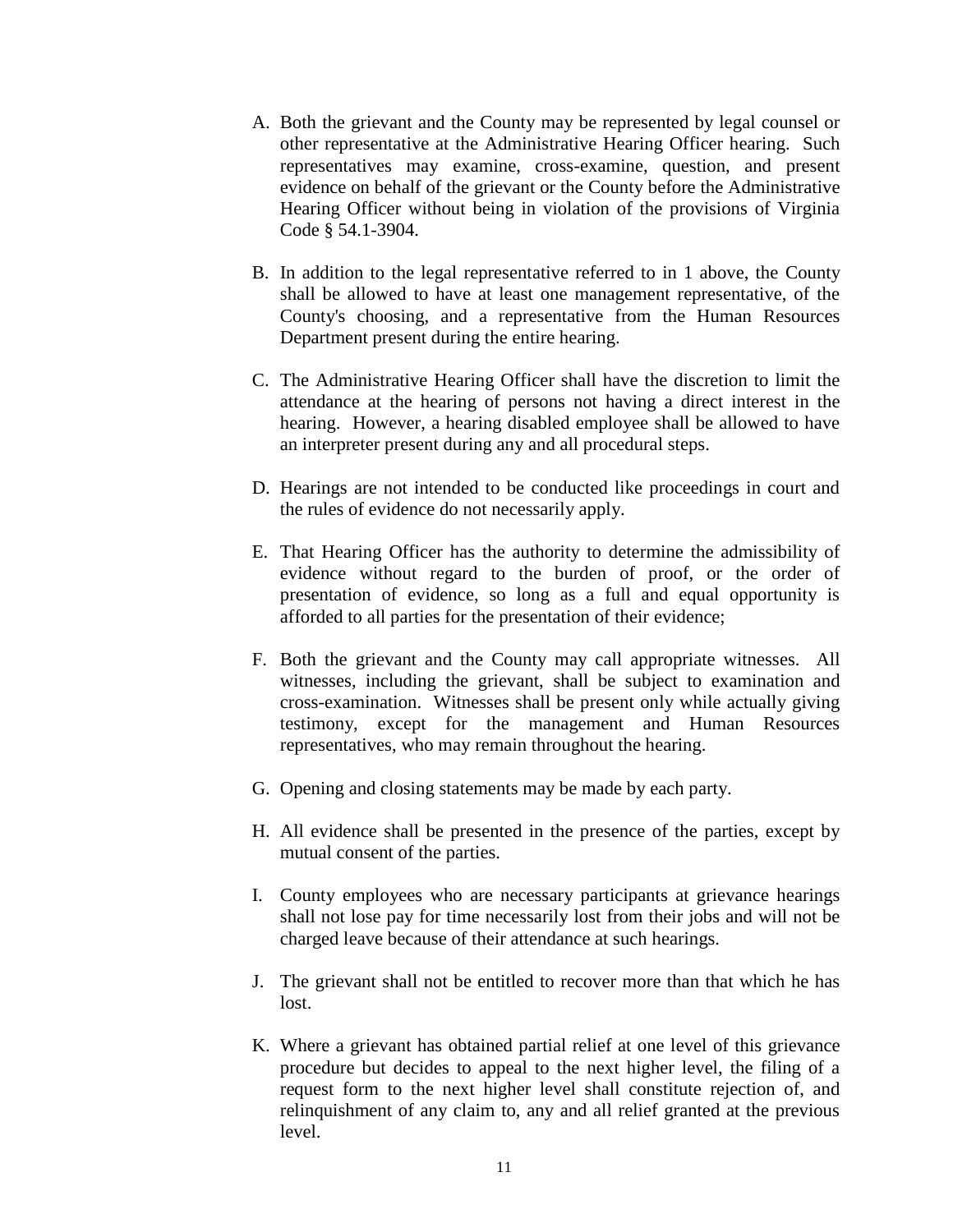- L. At the request of either party, the hearing shall be private.
- M. The grievant shall not be entitled to damages or attorney's fees.

## **Section 9.6 Decision of Administrative Hearing Officer**

- 1. A decision by the Administrative Hearing Officer shall be in writing. The Administrative Hearing Officer must send the decision by certified mail, return receipt requested, to each party.
- 2. The decision of the Administrative Hearing Officer should be rendered as soon as possible, but, in any case, not later than fifteen calendar days following the conclusion of the hearing.
- 3. The Administrative Hearing Officer shall have the authority, if he finds (based on the greater weight of the evidence) that the grievant has been denied a benefit or wrongly disciplined without just cause (where such cause is required) to reverse, reduce, or otherwise modify such action and, where appropriate, to order the reinstatement of such employee to his former position.
- 4. The Administrative Hearing Officer shall not have authority to do any of the following:
	- a. Formulate policies or procedures.
	- b. Alter existing policies or procedures.
	- c. Circumscribe or modify the rights of the County as outlined in this procedure.
	- d. Exonerate the employee from all discipline when the fault or responsibility of the employee is established by a preponderance of the evidence, or when the employee admits such fault or responsibility.
	- e. Grant relief greater than that which the grievant has requested in the request form, or grant relief which is inconsistent with law or County policy.
- 5. The decision of the Administrative Hearing Officer, acting within the scope of his authority, shall be final and binding, subject to existing policies, procedures, and law.

## **Examples of relief which may be available:**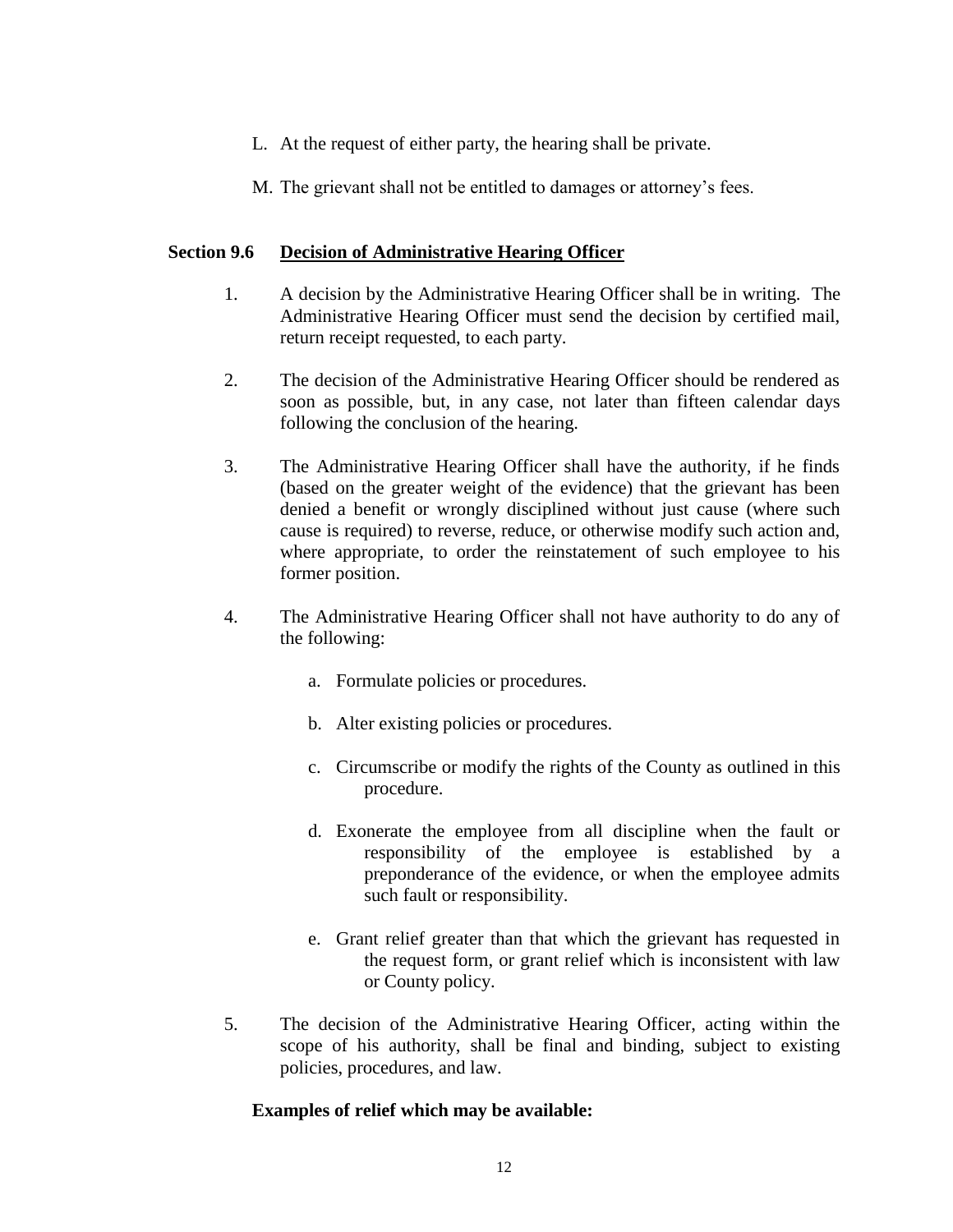- a. Reinstatement to the employee's former position or, if occupied, to an objectively similar position;
- b. Upholding, reducing, or rescinding disciplinary actions;
- c. If requested in the grievance, an award of full, partial, or no back pay, from which interim earnings must be deducted;
- d. The restoration of full benefits and seniority; and,
- e. An order that the County comply with applicable law and policy.

# **Examples of relief which are not available:**

- a. Damages or attorneys' fees;
- b. Hiring, promotion, transfer, assignment, or retention of any employee;
- c. Establishing or revising compensation, classification, or benefits;
- d. Establishing or revising policies, procedures, rules, or regulations;
- e. Taking any adverse action against an employee (other than upholding or reducing the disciplinary action challenged by the grievance);
- f. Directing the methods, means, or personnel by which work activities are to be carried out; or,
- g. Any other relief that is inconsistent with the grievance statute or procedure.
- 6. Review of Hearing Decisions

An Administrative Hearing Officer's original decision is subject to two types of administrative review. A party may make more than one type of request for review. However, all requests for review must be made in writing, and received by the County Administrator, within 10 work days of the date of the original hearing decision. A copy of all requests must be provided to the other party and the Human Resources Department at the time the request is provided to the County Administrator.

# **Types of Review:**

A. A request to reconsider a decision or reopen a hearing is made to the Administrative Hearing Officer, as the case may be. This request must state the basis for such request; generally, newly discovered evidence or evidence of incorrect legal conclusions is the basis for such a request. The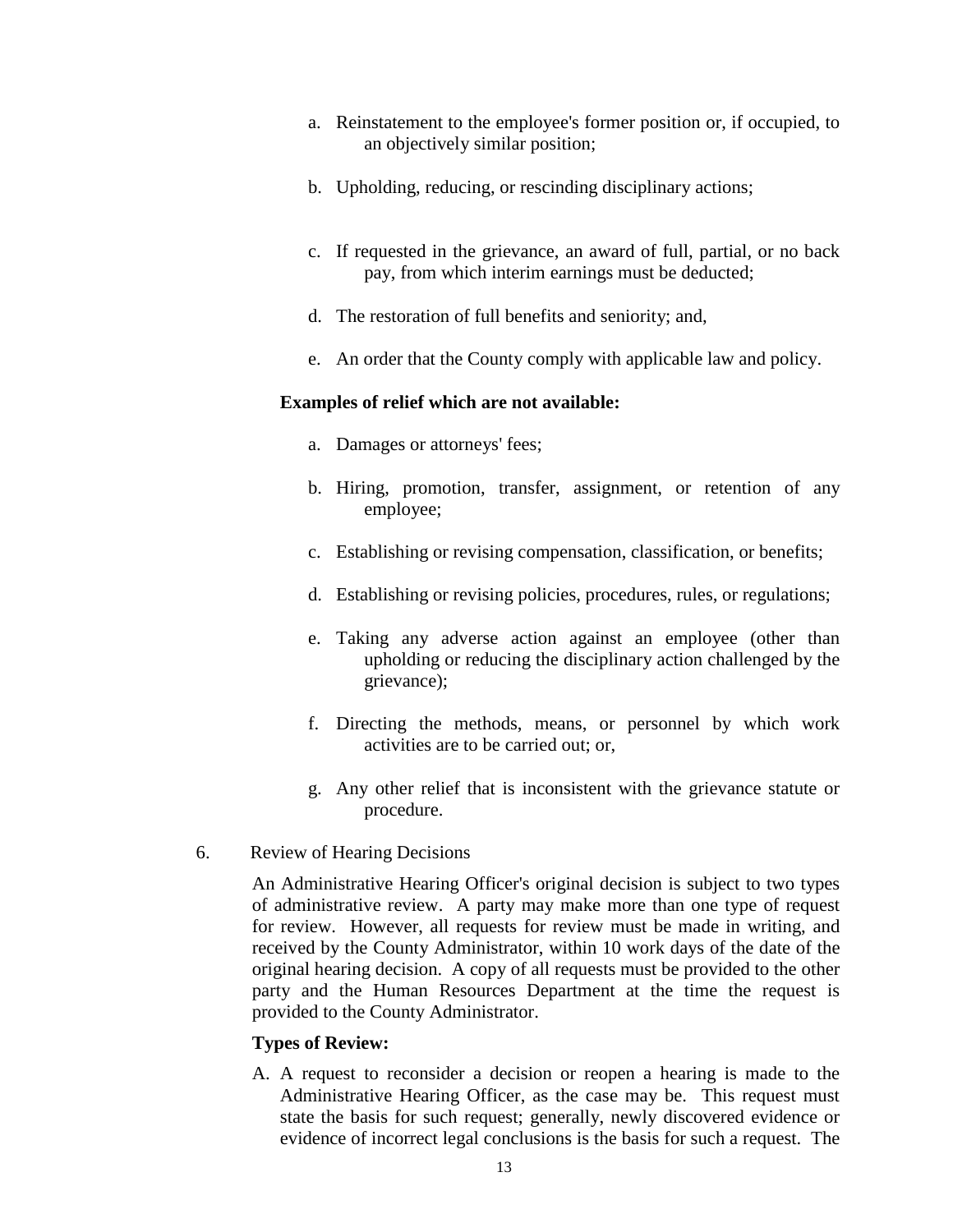Administrative Hearing Officer will review and render a written decision within ten work days of receipt of the written request.

B. A challenge that the hearing decision is inconsistent with written policy or law is made to the County Administrator or his designee, unless the County Administrator or his designee had a direct personal involvement with the event or events giving rise to the grievance, in which case the decision shall be made by the Commonwealth's Attorney. This request must refer to a particular federal, state or County law or policy. The County Administrator's authority is limited to ordering the Administrative Hearing Officer to revise the decision to conform it to law and written policy.

# **Section 9.7 Implementation of Remedy**

- A. The County Administrator shall implement any remedy which may be ordered by the Hearing Officer, provided that such decision is consistent with law and written policies.
- B. The County Administrator is not required to implement a decision of the Hearing Officer which he determines is inconsistent with law and written policies;
- C. An Administrative Hearing Officer's original decision becomes a final hearing decision, with no further possibility of administrative review, when:
	- The ten work day period for filing requests for administrative review has expired and neither party has filed such a request; or,
	- All timely requests for administrative review have been decided and, if ordered by the County Administrator, the Administrative Hearing Officer has issued a revised decision consistent with law and policy.
- D. Either party may petition the Circuit Court for an order requiring implementation of the decision of the Hearing Officer.

## **Section 10.0 Computation of Time**

A. Except where otherwise provided, time periods under this procedure shall be deemed to begin on the day following that on which any action is to be taken or report rendered, and to run on calendar days without regard to weekends or holidays. If a time